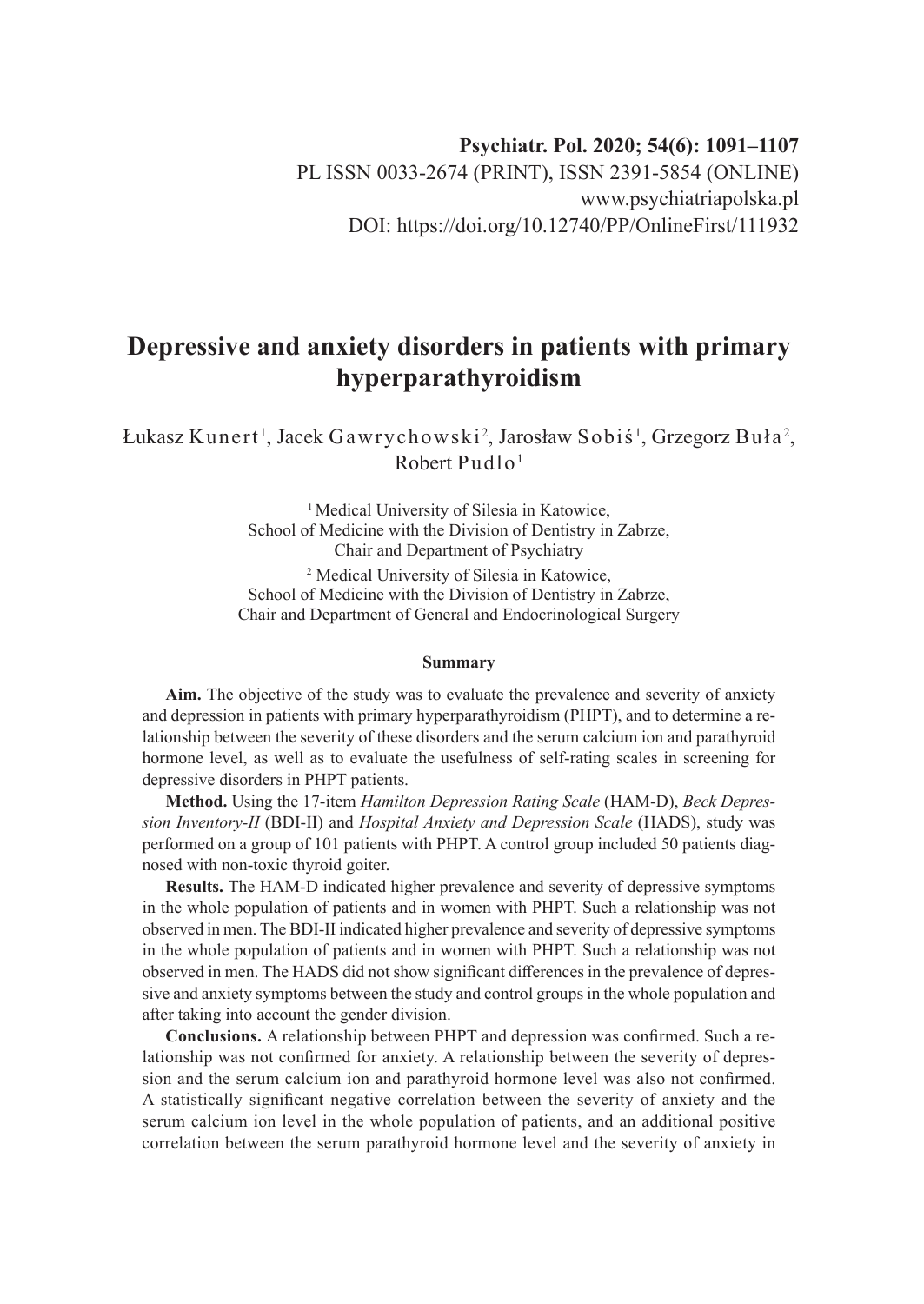women were confirmed. Self-rating tests are not sufficient for screening for depressive disorders in PHPT patients.

**Key words**: primary hyperparathyroidism, depression, anxiety

## **Introduction**

Parathyroid glands are small glands that are typically located on the back of the thyroid gland. They can also be located in the thyroid parenchyma, thymus, pericardium and anterior or posterior mediastinum [1–3]. The basic function of parathyroid glands is to maintain the calcium homeostasis in the extracellular fluid and blood serum by secreting parathyroid hormone (PTH), which is the main regulator of the calcium balance [4].

Primary hyperparathyroidism (PHPT) is characterized by excessive secretion of parathyroid hormone which is caused by overproduction of PTH which is insensitive or poorly sensitive to the suppressive effect of hypercalcemia. Primary hyperparathyroidism is one of the most common endocrine disorders [1]. It is believed that only diabetes, thyroid diseases and polycystic ovary syndrome are more common than PHPT [1, 5]. The incidence rate depends on gender, with PHPT occurring much more often in women [6, 7].

Typical symptoms of primary hyperparathyroidism result from skeletal lesions, such as subperiosteal bone resorption, acroosteolysis, brown tumor and osteoporosis, as well as renal disorders, such as bilateral, recurrent kidney stone disease [8, 9]. Full-blown PHPT occurs only in 20% of cases; the remaining 80% is of subclinical (asymptomatic) course [8–13]. In this form of PHPT, the symptoms take the form of the so-called masks: nephrological, rheumatological, gastroenterological, endocrinological, cardiological, and hematological one [3, 5, 14].

In the course of PHPT, somatic symptoms can be accompanied by psychopathological symptoms [3, 5]. At the early stage of PHPT patients rarely report any somatic symptoms, while complaining of apathy, weakness, malaise, sleep disorders, lack of appetite, cognitive disorders (especially memory deterioration), and affective and anxiety disorders [7, 15, 16]. The most common psychopathological symptoms that occur in the course of PHPT are depressed mood, sleep disorders, emotional lability, neurasthenic symptoms, irritability, cognitive disorders and deterioration in daily activities [6–8, 10, 11, 15, 17–26]. More severe forms of PHPT involve psychotic symptoms, such as delusions, hallucinations and disorders of consciousness [24].

A relationship between the severity of psychopathological symptoms and the level of calcium in serum has already been described. However, what must be taken into account is that sensitivity to hypercalcemia varies significantly from patient to patient [15, 27]. According to another theory, the severity of mental disorders in PHPT is not associated with the level of calcium ions, but rather may result from other factors, such as personality traits before the illness occurred or social and cultural factors [20].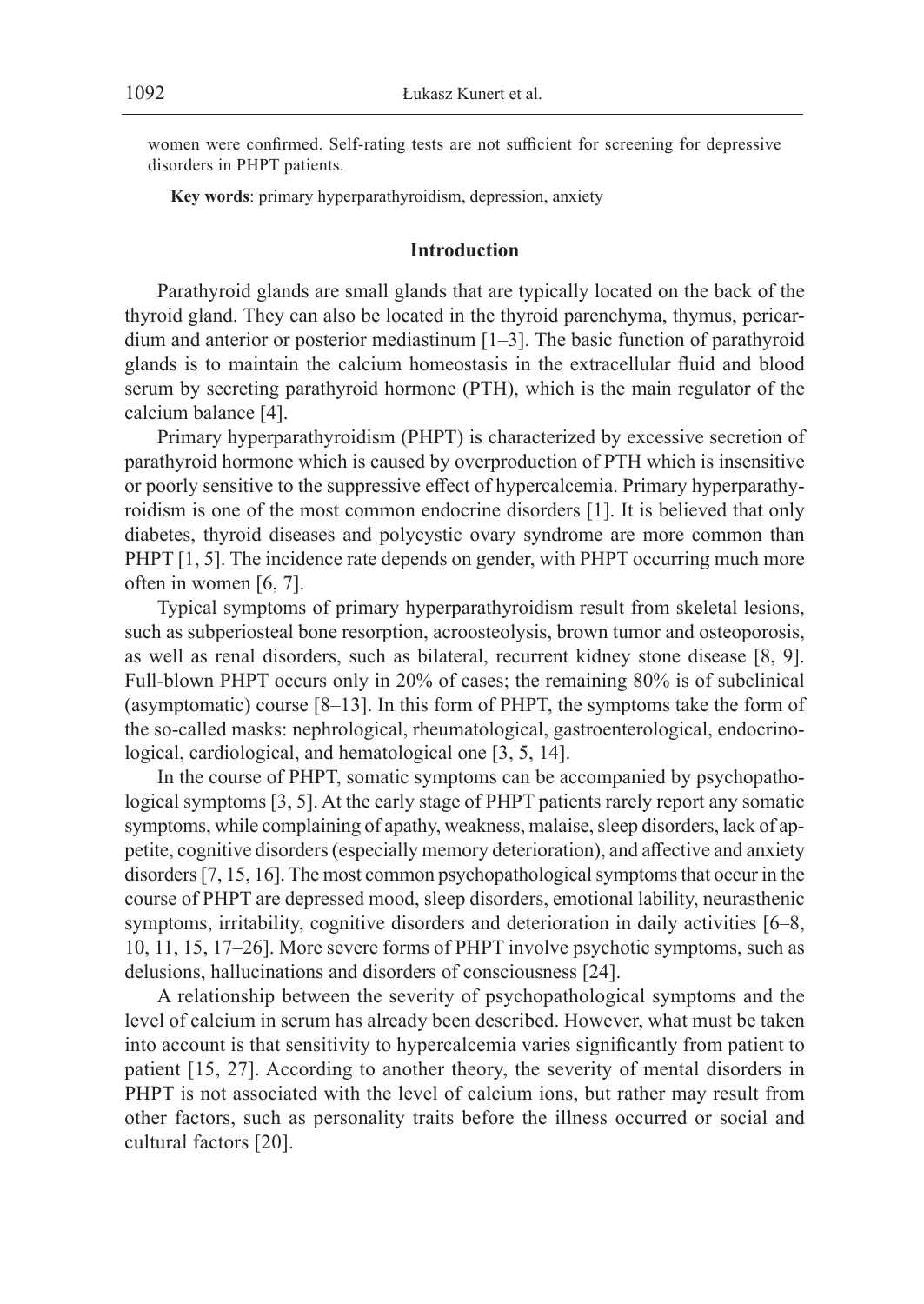The occurrence of depressive and anxiety disorders in PHPT patients is the subject of studies published in recent years. Most of these studies focused on evaluating the severity of these disorders in patients before and after parathyroidectomy. The results generally indicate higher occurrence of depressive and anxiety disorders in PHPT patients, and alleviation of symptoms after the surgical procedure [28–37]. Still, the etiology of mental disorders in PHPT patients remains unclear. A handful of studies show there is a relationship between the severity of anxiety disorders and the level of parathyroid hormone [38], and between the level of calcium ions in serum and the severity of neuropsychological symptoms [30]. A detailed overview of sources touching upon this issue is provided in a separate publication [14].

## **Aim of the study**

We predetermined the following study aims:

- (1) Evaluate the prevalence and severity of anxiety and depressive disorders in PHPT patients.
- (2) Determine a potential relationship between the severity of these disorders and the level of calcium ions and parathyroid hormone in serum.

Self-rating depression scales (which are less time-consuming [39–43]) are generally considered useful in screening tests in patients with somatic illnesses, thus we predetermined the third aim — namely evaluating *the Beck Depression Inventory – II* (BDI-II) and *the Hospital Anxiety and Depression Scale* (HADS) as suitable tools for screening of depressive disorders in PHPT patients. The choice of tools was based mainly on their availability for physicians rather than for psychiatrists.

# **Material and methods**

The study was conducted from 1 March 2014 to 30 March 2016 at the Chair and Department of General Surgery, Medical University of Silesia, Bytom. During this period 130 patients were admitted in order to undergo parathyroidectomy. 29 of them were excluded due to lack of consent or meeting the exclusion criteria: renal failure, bipolar disorder, schizophrenia, schizotypal and delusional disorders, mental impairment, dementia or cognitive disorders that would prevent an individual from filling out questionnaires, and taking psychotropic medications at the time of the study and 3 months preceding it. Eventually 101 patients diagnosed with PHPT were screened. The control group consisted of 50 patients who were hospitalized during the same period due to a non-toxic thyroid goiter.

After giving consent to take part in the study, all patients filled out a personal questionnaire and underwent a basic psychiatric assessment. Then the 17-item *Hamilton Depression Rating Scale* (HAM-D) was used to evaluate depressive symptoms. After the assessment, each participant filled *the Beck Depression Inventory – II* (BDI-II)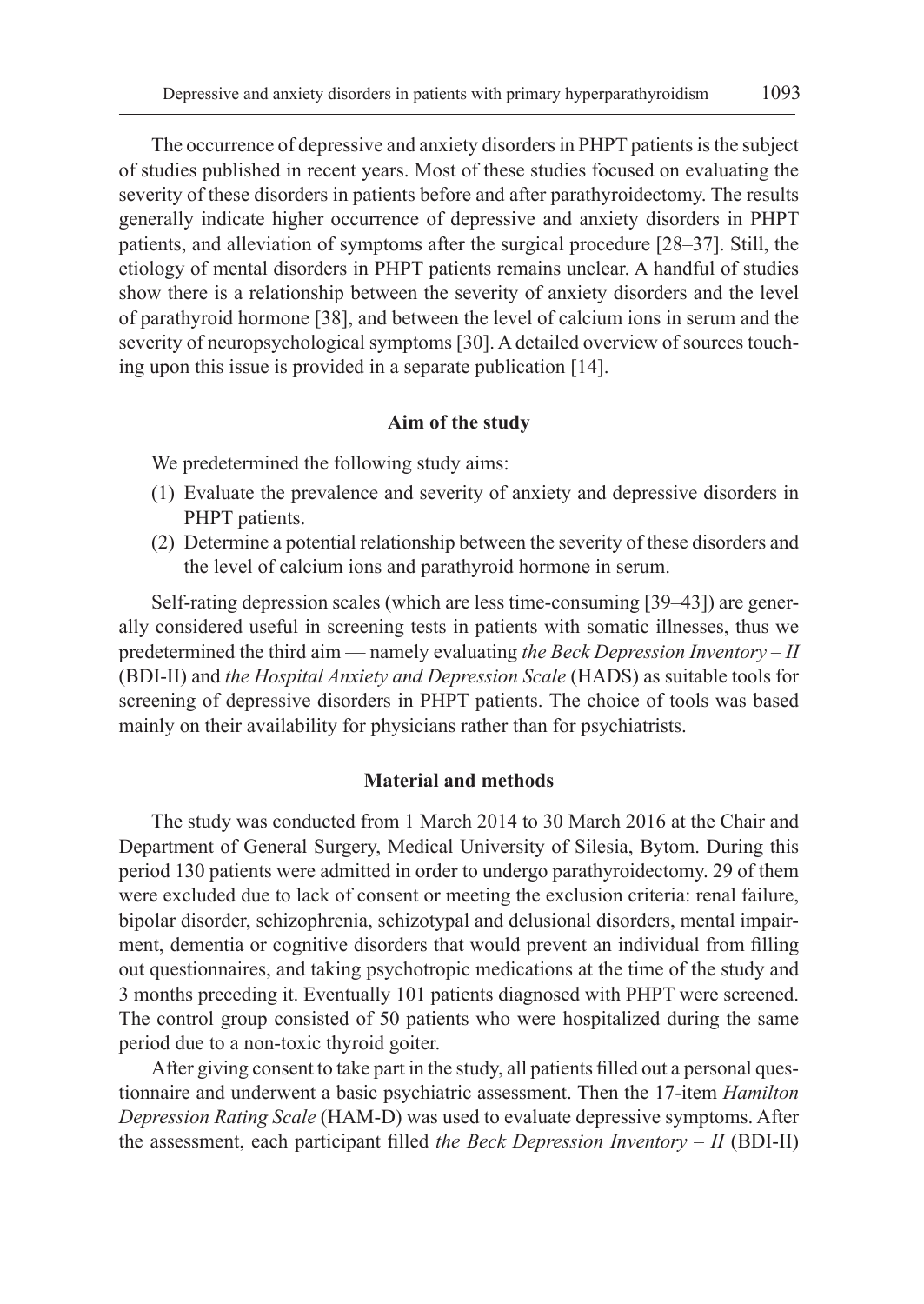and *the Hospital Anxiety and Depression Scale* (HADS) on their own. Diagnosis of depression or anxiety disorders was confirmed on the basis of ICD-10 criteria [44].

Next stage involved the analysis of correlation between the results obtained through HAM-D, BDI and HADS methods and the laboratory test results – measuring the level of calcium and parathyroid hormone in serum. Evaluation of calcium and parathyroid hormone levels in serum was based on data obtained from hospital records. No additional laboratory tests were performed.

The Bioethics Committee at the Medical University of Silesia decided that conducting the study entitled *Evaluation of mental state in patients diagnosed with hyperparathyroidism* does not require the Committee's approval.

# **Statistical analysis**

Among the results features marked for the treatment and the control group, only the age variable is represented in the ratio scale. Hence the normality test was performed for this particular feature. The result of the Shapiro–Wilk test showed a significant deviation from the normal distribution. The results obtained using the HAM-D, BDI and HADS scales are represented in the ordinal scale. Considering the deviation from the normal age distribution in both groups, the values of median and quartile 1 and 3, as well as an interquartile range were determined for each variable. The nonparametric Mann–Whitney *U* test was used to compare both groups.

In terms of gender and normative values both groups were compared using the test of independence, which was complemented by Fisher's exact test in cases where sample size was small. For data gathered from the treatment group the Spearman's rank correlation coefficient was calculated along with a significance test for this coefficient. The reason for choosing the Spearman's rank correlation coefficient was that in each case one of the correlated features is represented in the ordinal scale.

#### **Results**

The study involved 101 patients in the treatment group and 50 patients in the control group. Both groups were similar in terms of age and gender. A detailed characteristics of both groups is provided in Table 1.

| <b>Parameters</b> | Treatment group    | Control group      |
|-------------------|--------------------|--------------------|
| Women             | 85                 | 16                 |
| Men               | 42                 |                    |
| Age range         | 20-86 years of age | 25-75 years of age |
| Median age        | 60.0               | 58.0               |

Table 1. **Group characteristics**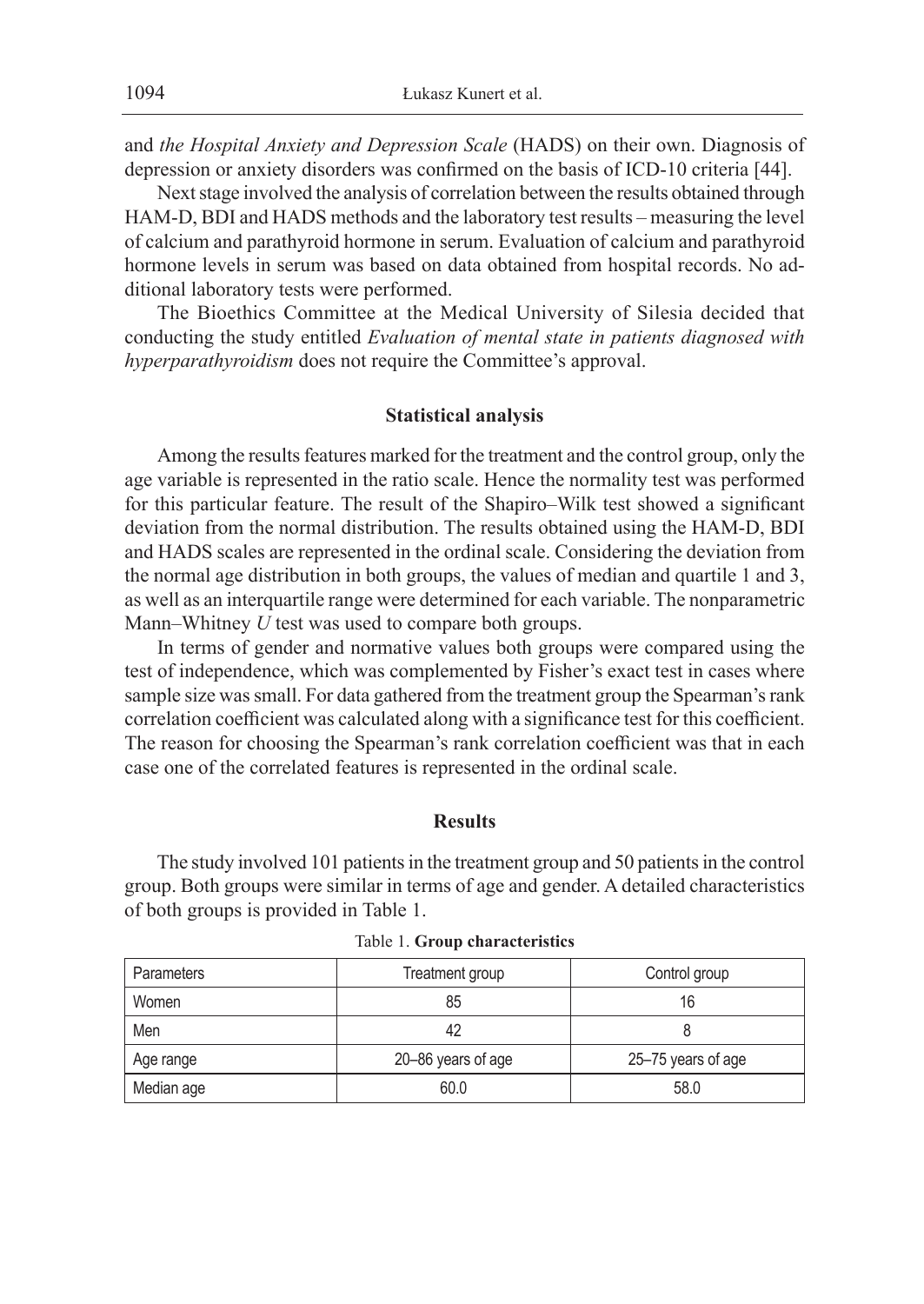Depressive and anxiety disorders

*The Hamilton Depression Rating Scale* (HAM-D) was used to evaluate the prevalence and severity of depressive symptoms. The cut-off point was set at 7 points.

The analysis of the obtained results showed a significantly higher prevalence and severity of depressive symptoms in the group of patients diagnosed with PHPT (Figure 1).



Figure 1. **The comparison of groups in terms of the number of people showing the presence of depressive disorders in the study using the Hamilton Depression Rating Scale (HAM-D)**

Similar results were observed in women  $(p < 0.001)$  (Figure 2). Such dependence was not observed in men  $(p > 0.05)$ . Detailed results are provided in Table 2.

Table 2. **Results in the Hamilton Depression Rating Scale (HAM-D)**

| Hamilton Depression Rating Scale | Treatment group | Control group | Statistical significance |
|----------------------------------|-----------------|---------------|--------------------------|
| Median                           | 9               |               | p < 0.001                |
| Presence of disorders            | 61 (101)        | 6(50)         | p < 0.001                |
| Median (women)                   | 9               |               | p < 0.001                |
| Presence of disorders (women)    | 53 (85)         | 4(42)         | p < 0.001                |
| Median (men)                     | 2.5             | 4             | p > 0.05                 |
| Presence of disorders (men)      | 5(16)           | 2(8)          | p > 0.05                 |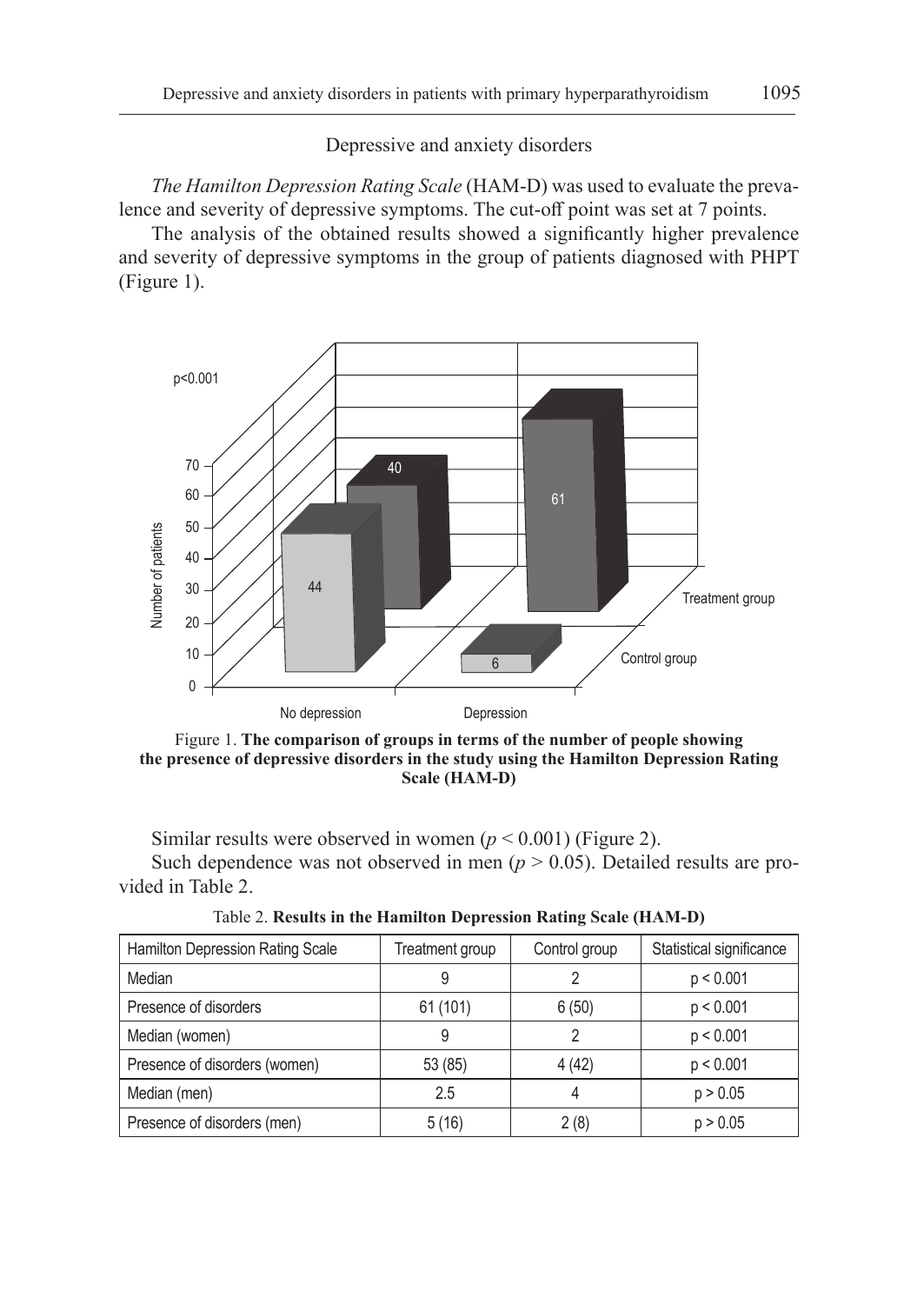The treatment group showed higher severity of depressive symptoms than the control group  $(p < 0.001)$  (Figure 3).

Similar results were observed in women ( $p < 0.001$ ) (Figure 4).



Figure 2. **The comparison of groups in terms of the number of people showing the presence of depressive disorders in the study using the Hamilton Depression Rating Scale (HAM-D) (women)**



Figure 3. **Severity of depressive symptoms in the Hamilton Depression Rating Scale**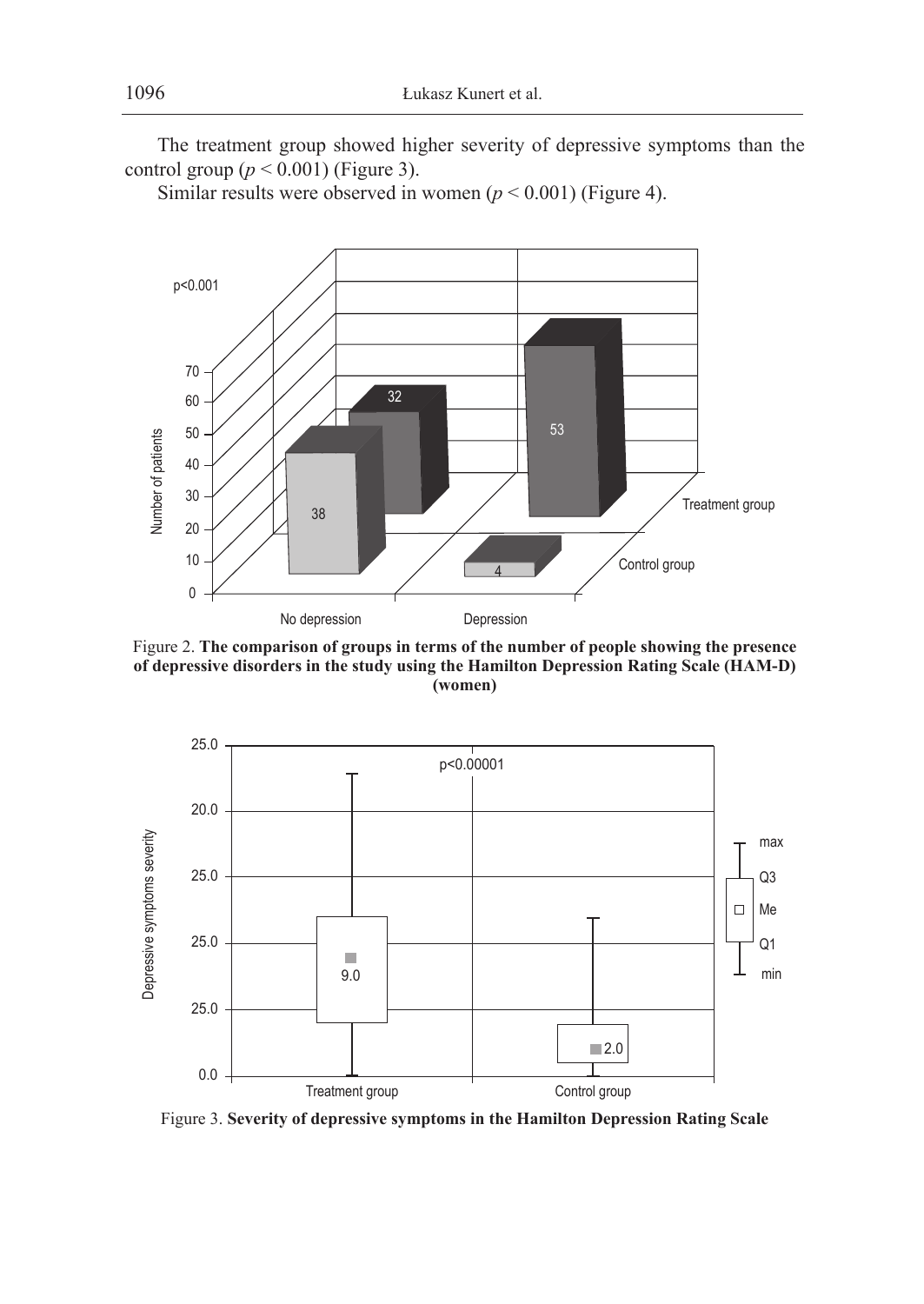

Figure 4. **Severity of depressive symptoms in the Hamilton Depression Rating Scale (women)**

Such dependence was not observed in men  $(p > 0.05)$ .

Table 3 illustrates the distribution of the severity of depressive symptoms taking into account the division of the groups. Interpretation of the results was as follows: 8–13 points indicating mild symptoms, 14–18 points indicating moderate symptoms, 19–22 points indicating severe symptoms, 22 points and more indicating very severe depressive symptoms.

| Severity of depressive symptoms             |               | Treatment group (n) |     |       | Control group (n) |     |       |
|---------------------------------------------|---------------|---------------------|-----|-------|-------------------|-----|-------|
|                                             |               | Women               | Men | Total | Women             | Men | Total |
|                                             | no depression | 32                  |     | 43    | 38                |     | 44    |
| Hamilton Depression<br>Rating Scale<br>mild |               | 30                  |     | 34    |                   | っ   |       |
|                                             | moderate      | 16                  |     | 17    |                   |     |       |
|                                             | severe        |                     |     |       |                   |     |       |
|                                             | very severe   |                     |     |       |                   |     |       |

Table 3. **The size of groups, including the division into severity of symptoms based on the results obtained on the Hamilton Depression Rating Scale (HAM-D)**

The results of *the Beck Depression Inventory – II*-based test (BDI-II) were also statistically compared. The cut-off point was set at 13 points. The analysis of the results showed a significantly more frequent exceeding of the cut-off point and higher severity of depressive symptoms in the group of patients diagnosed with PHPT (Figure 5).

Similar results were observed in women  $(p < 0.05)$  (Figure 6).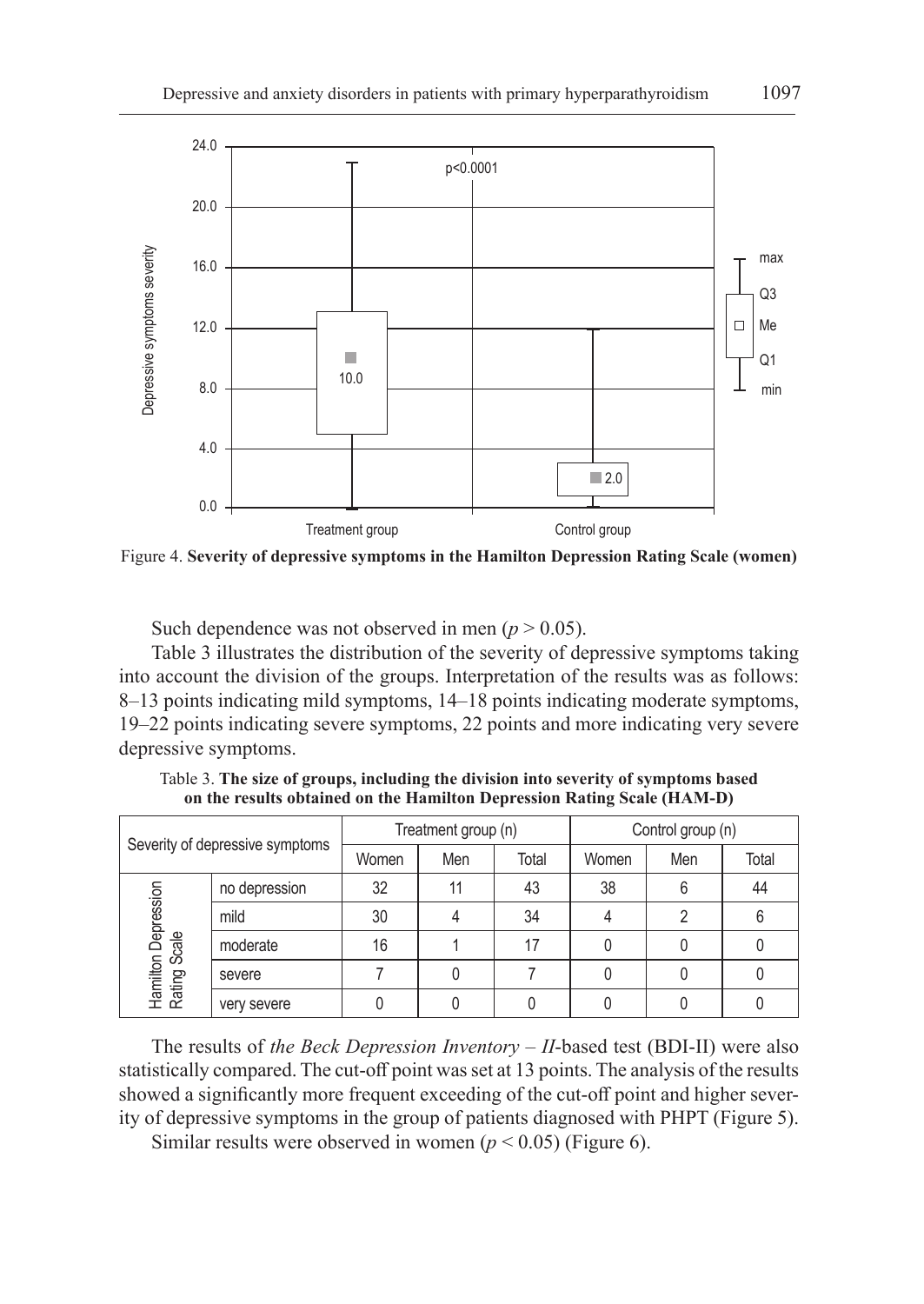

Such dependence was not observed in men  $(p > 0.05)$ . Detailed data concerning the number of patients is provided in Table 4.

Figure 5. **The comparison of groups in terms of the number of people showing the presence of depressive disorders in the study using the Beck Depression Inventory – II (BDI-II)**

| <b>Beck Depression Inventory</b> | Treatment group | Control group | Statistical significance |
|----------------------------------|-----------------|---------------|--------------------------|
| Median                           | 10              | 5.5           | p < 0.01                 |
| Presence of disorders            | 37(101)         | 9(50)         | p < 0.05                 |
| Median (women)                   | 10              | 5             | p < 0.01                 |
| Presence of disorders (women)    | 33(85)          | 7 (42)        | p < 0.05                 |
| Median (men)                     | 2.5             | 4             | p > 0.05                 |
| Presence of disorders (men)      | 3 (16)          | 2(8)          | p > 0.05                 |

Table 4. **Results of the Beck Depression Inventory – II (BDI-II)**

The next analysis involved disorder severity measured using the BDI-II. The treatment group showed higher severity of depressive symptoms than the control group (*p* < 0.05) (Figure 7).

Similar results were observed in women  $(p < 0.05)$  (Figure 8).

Such dependence was not observed in men  $(p > 0.05)$ .

Table 5 illustrates the distribution of the severity of depressive symptoms taking into account the division into groups. Following interpretation of the results was used: 14–19 points: mild symptoms, 20–28 points: moderate symptoms, 29 points and more: severe symptoms.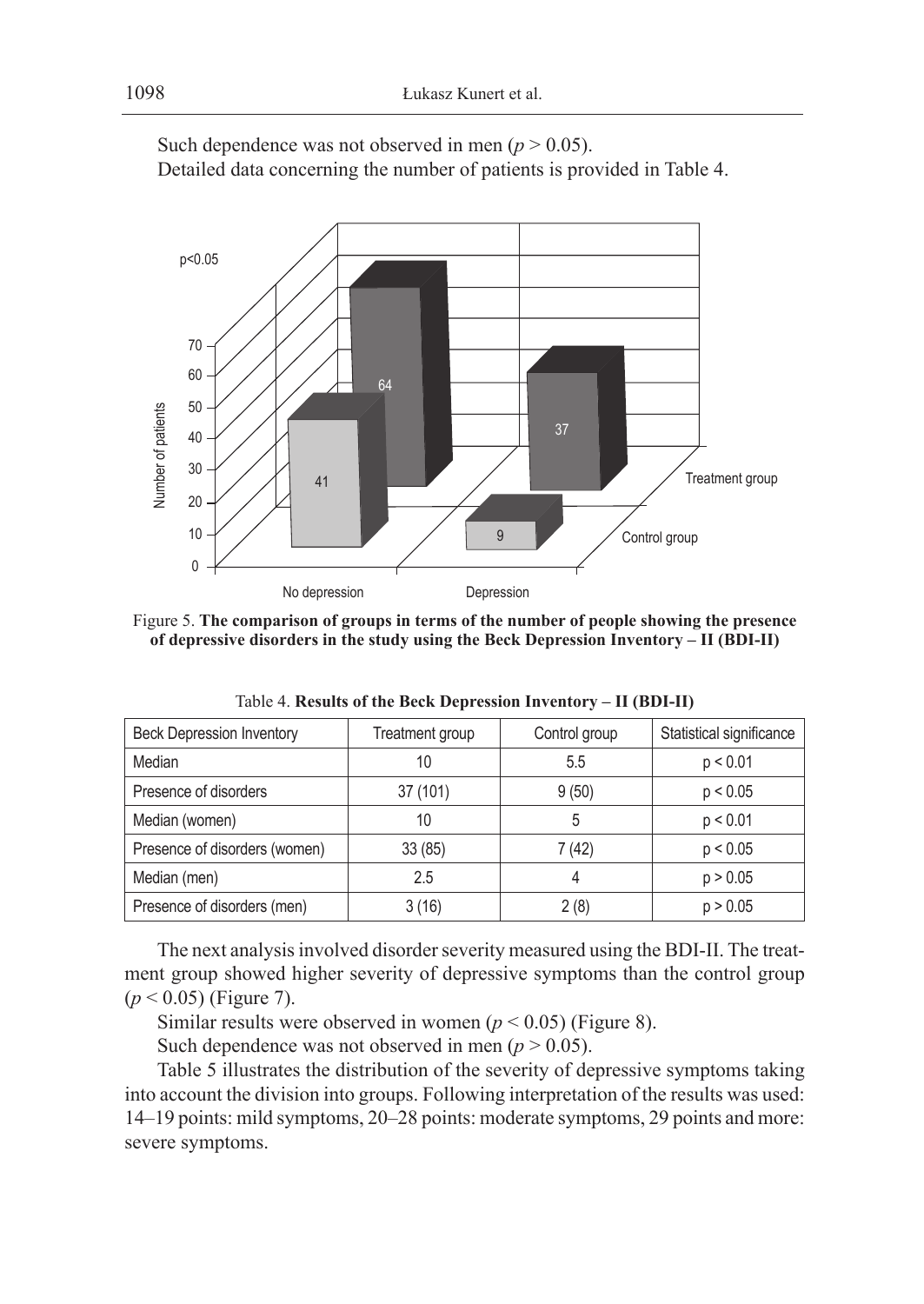

Figure 6. **The comparison of groups in terms of the number of people showing the presence of depressive disorders in the study using the Beck Depression Inventory – II (BDI-II) (women)**



Figure 7. **Depressive symptoms severity in the Beck Depression Inventory – II**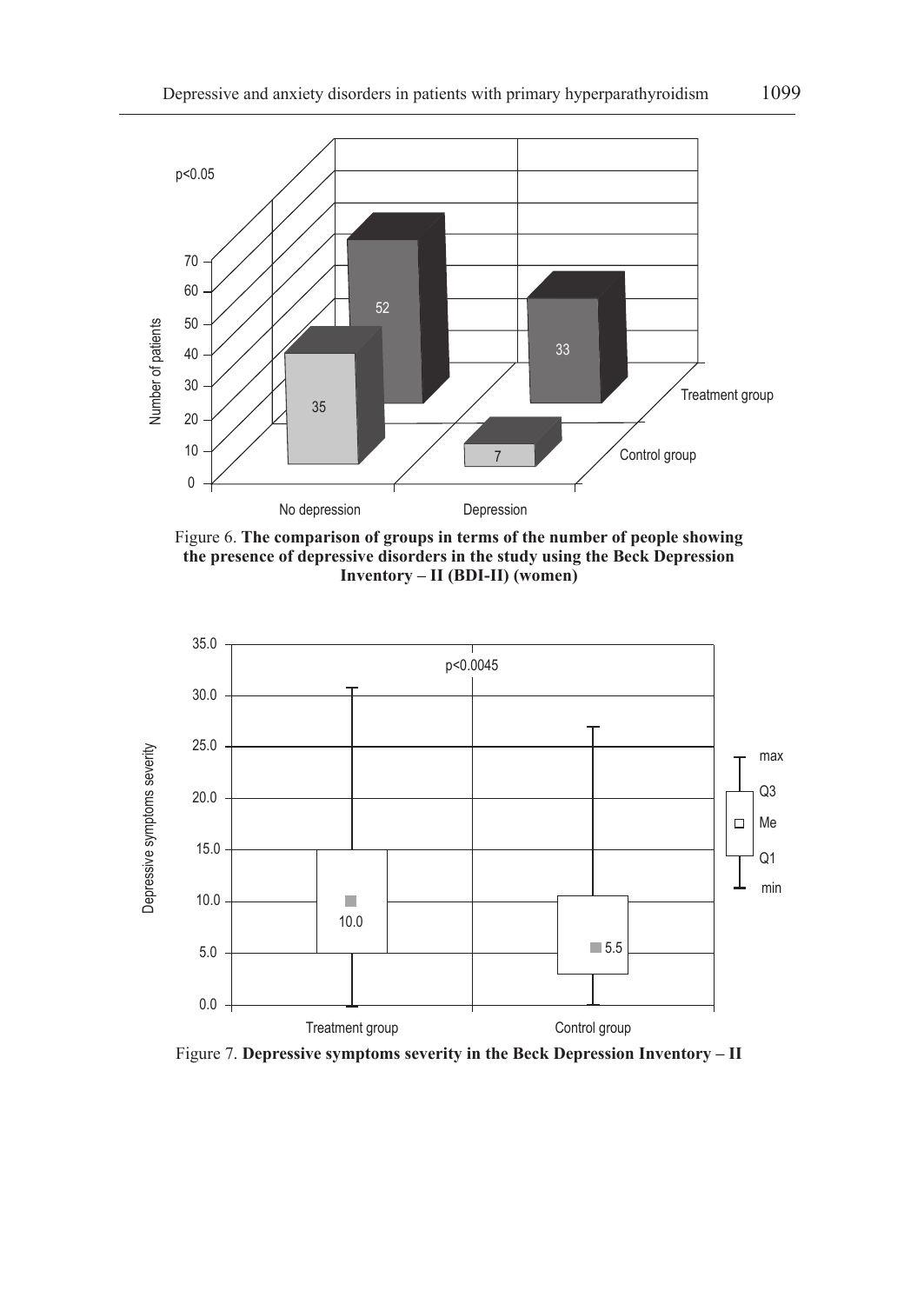

Figure 8. **Depressive symptoms severity in the Beck Depression Inventory – II (BDI-II) (women)**

Table 5. **The size of groups, including the division into severity of symptoms based on the results obtained in the Beck Depression Inventory – II (BDI-II)**

| Severity of depressive symptoms                              |        | Treatment group (n) |     |       | Control group (n) |     |       |
|--------------------------------------------------------------|--------|---------------------|-----|-------|-------------------|-----|-------|
|                                                              |        | Women               | Men | Total | Women             | Men | Total |
| no depression<br>mild<br>Depression<br>Inventory<br>moderate |        | 52                  | 13  | 65    | 35                | 6   | 41    |
|                                                              |        | 23                  | ∩   | 25    |                   |     | 5     |
|                                                              |        | 10                  |     | 11    | 3                 |     |       |
| <b>Beck</b>                                                  | severe | 0                   |     |       |                   |     |       |

In order to compare both groups in terms of the occurrence of depressive and anxiety symptoms, *the Hospital Anxiety and Depression Scale* (HADS) was also used. The cut-off point was set at 7 points for both the depressive and anxiety symptoms subscales. Detailed results are provided in Tables 6 and 7.

| HADS-D scale          | Treatment group | Control group | Statistical<br>significance |
|-----------------------|-----------------|---------------|-----------------------------|
| Median                |                 |               | p < 0.01                    |
| Presence of disorders | 21(101)         | 6(50)         | p > 0.05                    |

Table 6. **Results obtained in the HADS-D subscale**

*table continued on the next page*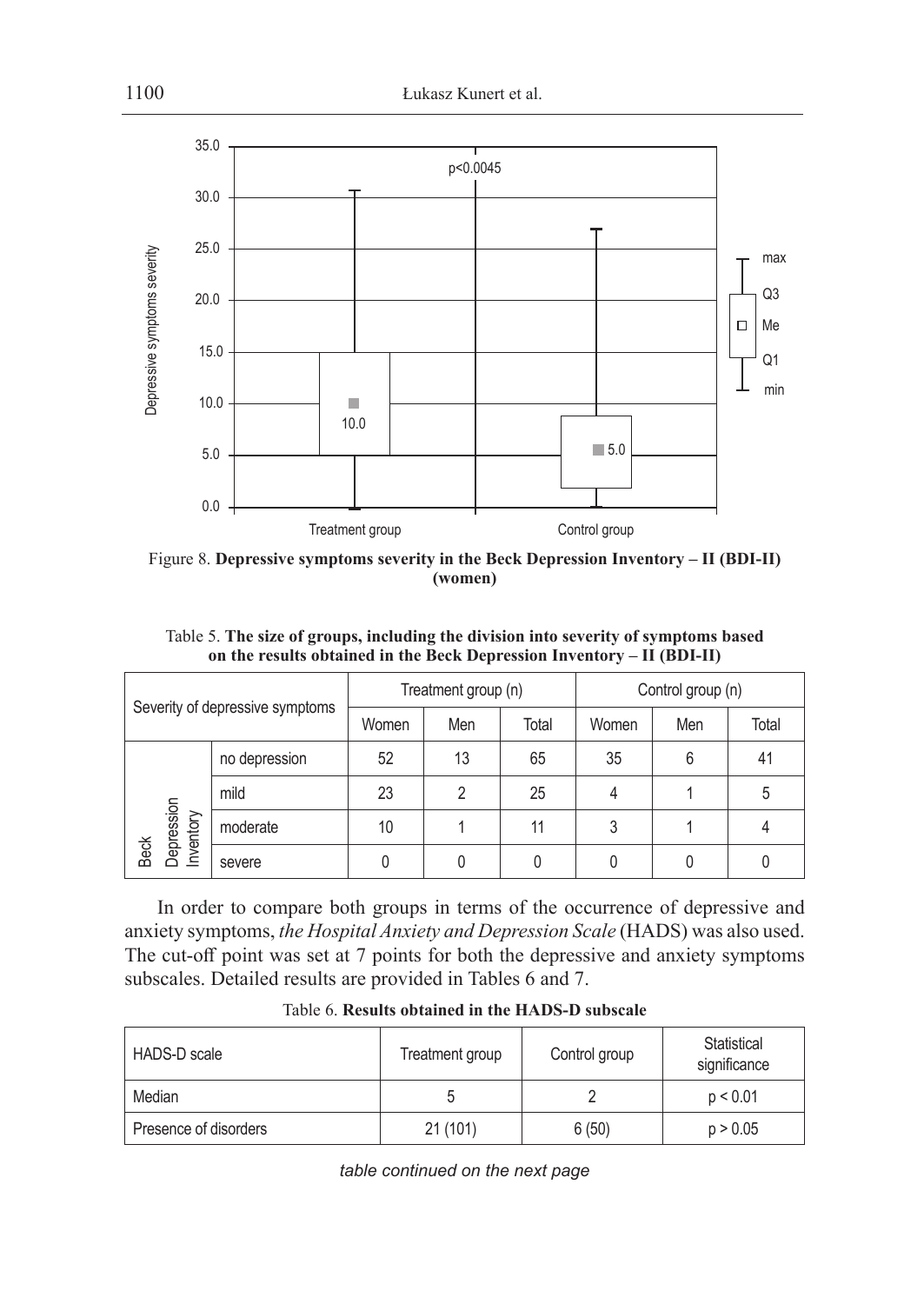| Median (women)                |         | 2.5   | p < 0.01 |
|-------------------------------|---------|-------|----------|
| Presence of disorders (women) | 19 (85) | 5(42) | p > 0.05 |
| Median (men)                  |         |       | p > 0.05 |
| Presence of disorders (men)   | 2(16)   | 1 (8) | p > 0.05 |

| <b>HADS-A scale</b>           | Treatment group | Control group | Statistical significance |
|-------------------------------|-----------------|---------------|--------------------------|
| Median                        | 6               | 6             | p > 0.05                 |
| Presence of disorders         | 39 (101)        | 17 (50)       | p > 0.05                 |
| Median (women)                |                 | 6             | p > 0.05                 |
| Presence of disorders (women) | 36(85)          | 15 (42)       | p > 0.05                 |
| Median (men)                  | 5               | 6             | p > 0.05                 |
| Presence of disorders (men)   | 3(16)           | 2(8)          | p > 0.05                 |

Table 7. **Results obtained in the HADS-A subscale**

## Correlations

The results were analyzed with the use of Spearman's correlation coefficient. Statistically significant correlation between the severity of depression symptoms (HAM-D, BDI-II, HADS) and the serum calcium and parathyroid hormone level was not observed in the group of all examined patients, also after taking into consideration the division into groups according to sex. However, it was proved there is a slight negative correlation between the severity of anxiety symptoms evaluated using the HADS and the level of calcium ions in serum in patients diagnosed with primary hyperparathyroidism ( $rs = -0.1863$ ;  $p < 0.05$ ). If gender division is taken into account, in the group of women such relationship was also confirmed ( $rs = -0.2404$ ;  $p < 0.05$ ) together with a positive correlation between the severity of anxiety symptoms and the level of parathyroid hormone ( $rs = 0.1797$ ;  $p < 0.05$ ). In the group of men, a relationship between the severity of anxiety symptoms and the level of calcium ions and parathyroid hormone in serum was not confirmed.

## **Discussion**

So far there are not many studies that analyze the occurrence of depressive and anxiety disorders in the population in question. Most of these studies involve small study groups (we have managed to find only one study that involved a group that was bigger than our own) with researchers focusing typically on comparing mental state before and after the surgical procedure. Only White et al. [38] conducted a similar study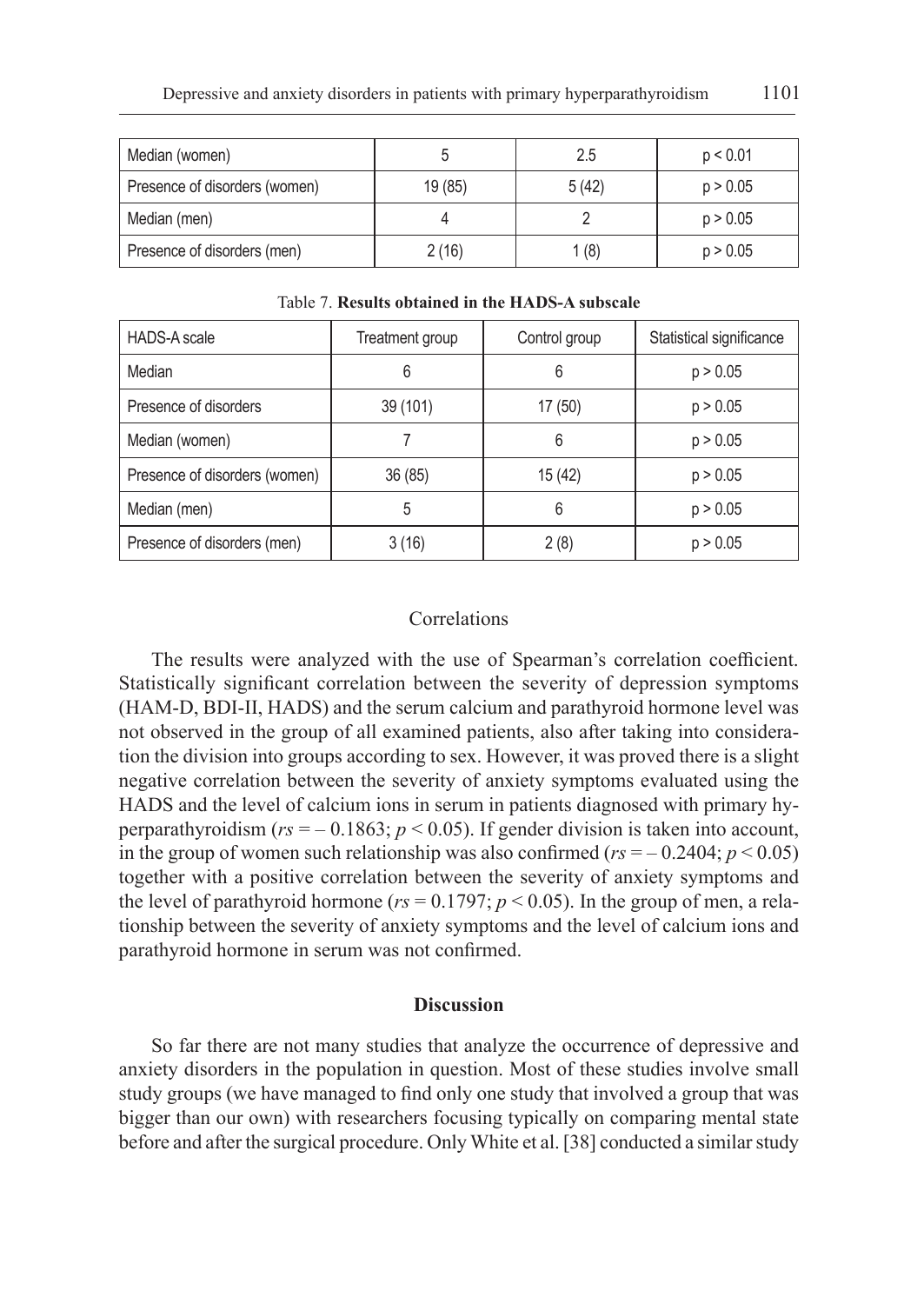and failed to find significant differences between the PHPT patients and the control group in terms of the severity of depressive and anxiety symptoms.

Control group was decided to consist of patients suffering from nontoxic goiter who were being prepared to operation. The reasons in favor of such choice were similarities in terms of lesions location and the course of the surgical procedure, as well as rare cases of hormonal imbalance [45]. Similar choice of the control group was made by Pasieka and Parsons [46], Dotzenrath et al. [29] and Weber et al. [32]. Babińska et al. [31] chose patients undergoing other surgical procedures. However, it appears that potential differences between particular surgical procedures are substantial enough so that obtained results may not be completely objective.

The results obtained by our team indicate significantly more frequently occurrence and higher severity of depressive disorders in patients with primary hyperparathyroidism when compared to general population. The HAM-D-based test showed higher prevalence and severity of depressive symptoms both in the whole population and in women who underwent the examination. The difference was highly statistically significant. The analysis of the results obtained by male participants did not show significant differences in both groups. However, this group was much smaller. Although it is in accordance with the prevalence of PHPT in general population [6, 7], it might have affected the results. The question of whether statistical significance would be obtained after enlarging the male group remains open, but the literature review shows that studying a larger group is difficult.

Results obtained from the BDI-based examination also showed a considerably higher prevalence of depressive symptoms and their higher severity both in the whole population and in the group of female patients with primary hyperparathyroidism when compared with the control group. However, the significance level was substantially lower than in the case of results obtained using the HAM-D scale. The analysis involving male participants did not show a statistically significant difference in terms of prevalence and severity of depressive symptoms in the treatment group and the control group.

The analysis of results of the HADS-based evaluation of depressive disorders did not show significant differences in the prevalence of depressive symptoms between the treatment group and the control group – both in the whole evaluated population and after gender division. However, the median amount of points scored by PHPT patients was significantly higher than in the control group – both in female and male participants and for the whole evaluated population.

The second aim of the study was to compare the sensitivity of commonly used self-rating depression scales (BDI-II, HADS) with the objective scale (i.e., the HAM-D scale) in the population of PHPT patients. The difference between the results obtained through the self-rating scales and those from the objective scale indicates higher sensitivity of the latter. It suggests that using self-rating scales for screening of depressive disorders in PHPT patients may be insufficient. Moreover, the study results indicate the need for performing thorough, depressive disorder-oriented routine diagnostic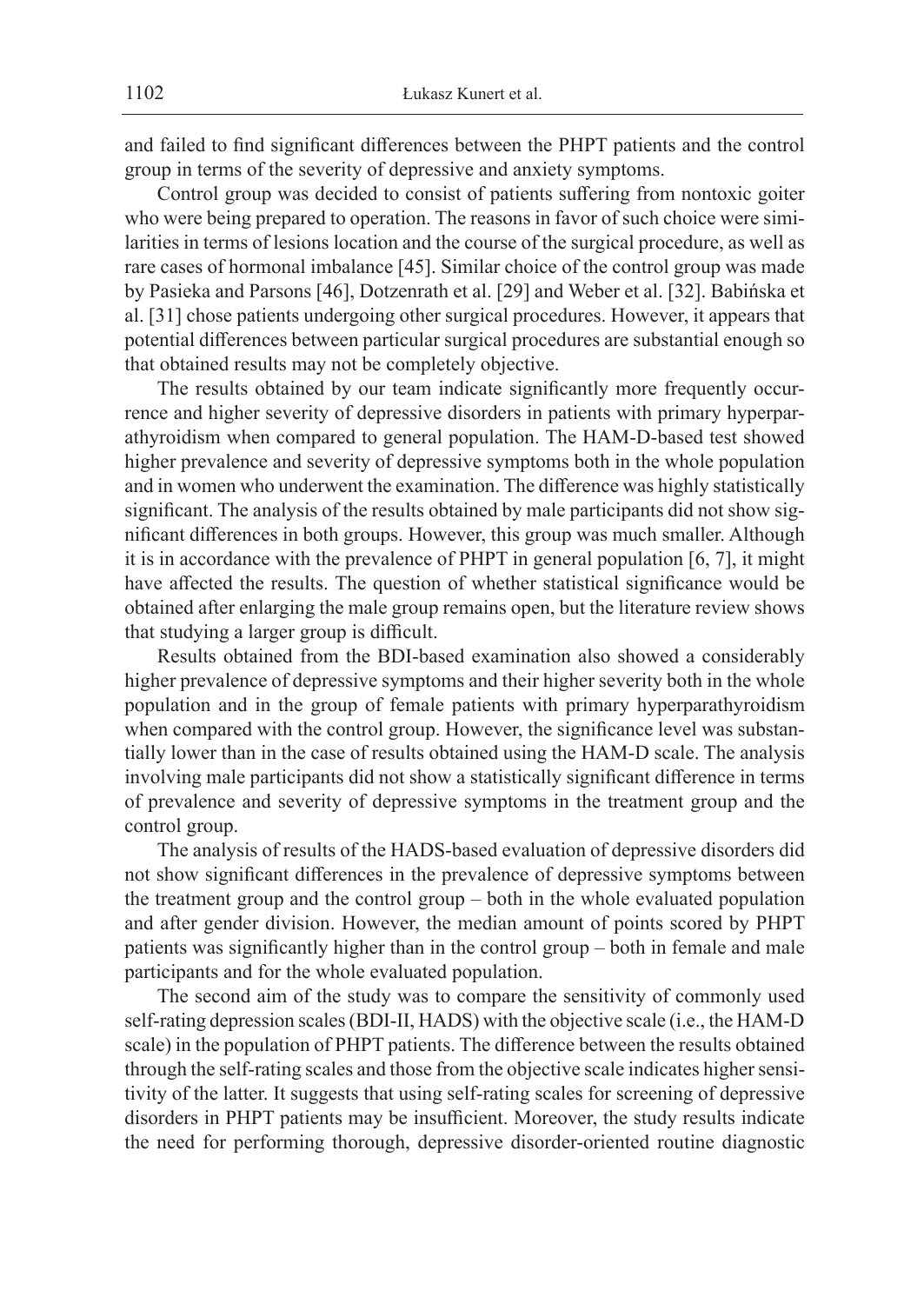procedures in PHPT patients, and in many cases providing those patients with full psychiatric care.

The analysis of the results concerning anxiety disorders did not show any significant differences between the treatment group and the control group both for the whole population and by gender division. However, the study circumstances need to be taken into account. Patients from both the treatment group and the control group awaited for the surgical procedure, which could intensify anxiety and thus distort the results. Another factor that could affect the results was the fact that anxiety disorders were evaluated only using the self-rating scale. This calls for conducting a study on anxiety disorders in PHPT patients using the objective scale. This is where the analogy to the interlinkages of mental disorders in cardiovascular diseases overlaps. The negative impact of depression on the prognosis of the cardiovascular diseases was clearly confirmed, however, the impact of anxiety on the course of these diseases is still questionable [47].

In the study we failed to find a statistically significant correlation between the occurrence and severity of depressive disorders and the parameters routinely evaluated in PHPT. The analysis of publications showed that there was lack of convincing evidence of significant relationship between the severity of depressive symptoms and biological indicators of the disease, and the summary is in the consensus of experts presented by Bilezikian in 2014 [29, 31, 48, 49]. In the PubMed and MEDLINE databases, no later reports were found that would significantly change this view. This indicates the need for conducting further studies concerning this population of patients in order to determine a possible relationship between PHPT and the occurrence of depressive disorders.

Statistically significant slight negative correlation was found between the severity of anxiety symptoms and the serum calcium ions level. In the group of women, it was also found that the serum parathyroid hormone level correlated positively with the severity of anxiety symptoms, what was in agreement with earlier researches [8, 30, 38, 50]. We failed to find similar relationships in men. This suggests the need for conducting further studies on the population of PHPT patients, and indicates the direction of such studies.

## **Conclusions**

- 1. Significant relationship between primary hyperparathyroidism and depressive symptoms were found in the research. Such relationship was not proved for anxiety symptoms.
- 2. Significant relationship between the severity of depressive symptoms and the serum calcium ions and parathyroid hormone level was not observed. Slight significant negative correlation was found between the severity of anxiety symptoms and the serum calcium ions level. In the group of women, it was also found that the serum parathyroid hormone level correlated positively with the severity of anxiety symptoms.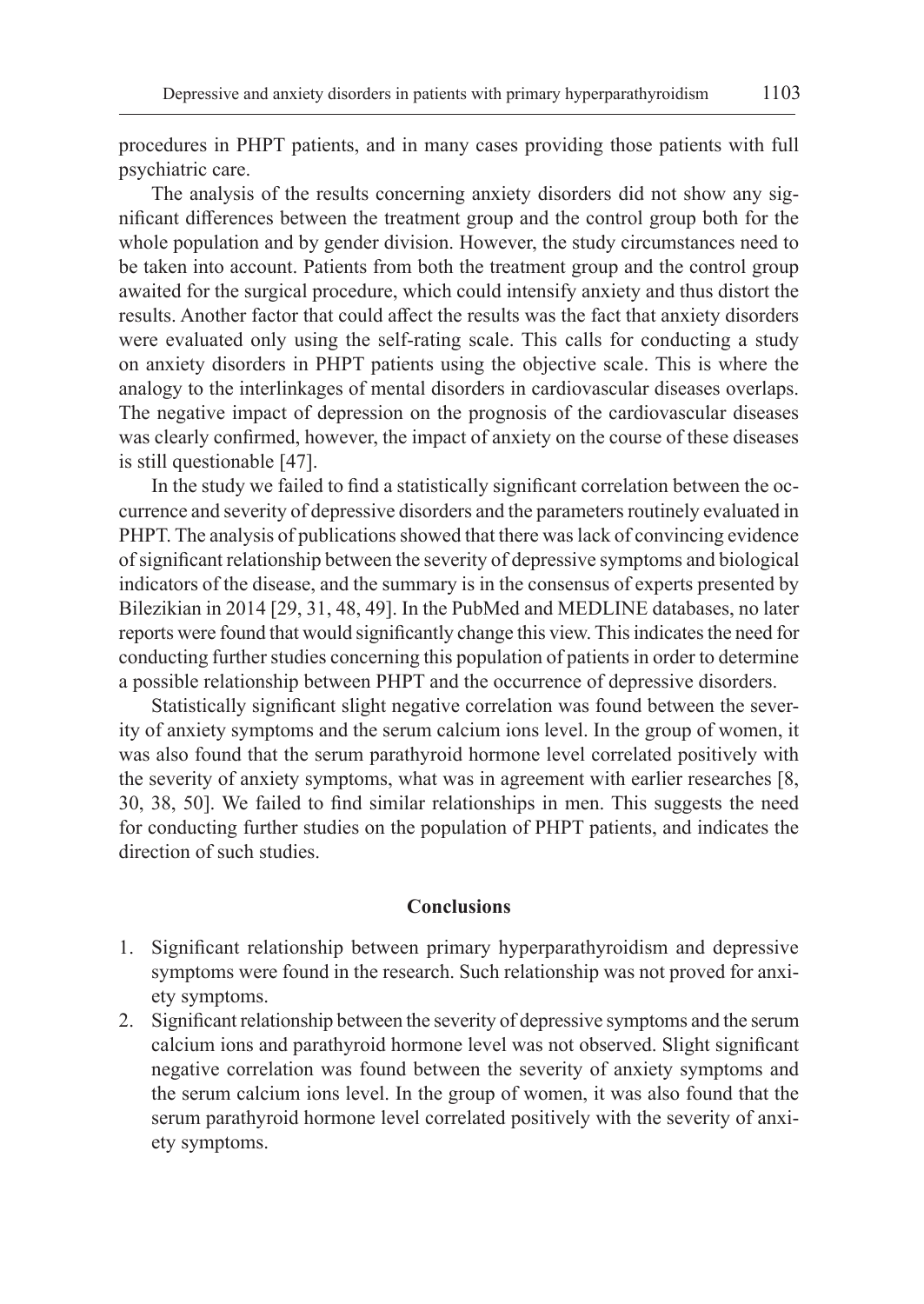3. Self-rating tests are not sufficient for screening of depressive disorders in PHPT patients. Evaluation has to be conducted using the objective scale.

Practical conclusion: PHPT patients should be screened for depressive and anxiety disorders.

# **References**

- 1. Pietkiewicz M, Nienartowicz E, Sokołowska-Dąbek D, Zaleska-Dorobisz U, Gamian A, Pietkiewicz J. *Nadczynność przytarczyc: podstawy molekularne zaburzeń, diagnostyka i możliwości terapeutyczne*. Postepy Hig. Med. Dosw. 2010; 64: 555−567.
- 2. Phitayakorn R, McHenry CR. *Parathyroidectomy: Overview of the anatomic basis and surgical strategies for parathyroid operations*. Clin. Rev. Bone Miner. Metab. 2007; 5(2): 89–102.
- 3. Kokot F, Franek E. *Choroby przytarczyc*. In: Szczeklik A, editor. *Choroby wewnętrzne*. Krakow: Medycyna Praktyczna Publishing House; 2005. P. 1088−1090.
- 4. Saliba W, El-Haddad B. *Secondary hyperparathyroidism: Pathophysiology and treatment*. J. Am. Board Fam. Med. 2009; 22(5): 574–581.
- 5. Śliwa K, Marciniak I, Obołończyk Ł, Wiśniewski P, Sworczak K. *Epidemiologia pierwotnej nadczynności przytarczyc w populacji osób w wieku 55 lat i więcej*. Probl. Hig. Epidemiol. 2010; 91(2): 248−255.
- 6. Krysiak R, Okopień B, Herman ZS. *Pierwotna nadczynność przytarczyc*. Pol. Arch. Med. Wewn. 2005; 114: 1016–1024.
- 7. Coker LH, Rorie K, Cantley L, Kirkland K, Stump D, Burbank N et al. *Primary åhyperparathyroidism, cognition, and health-related quality of life*. Ann. Surg. 2005; 242(5): 642−650.
- 8. Chudziński W, Nawrot I. *Obraz kliniczny i diagnostyka nadczynności przytarczyc*. Med. Sci. Rev. Chir. Endokrynol. 2006; 1: 27−33.
- 9. Ljunghall S, Hellman P, Rastad J, Åkerström G. *Primary hyperparathyroidism: Epidemiology, diagnosis and clinical picture*. World J. Surg. 1991; 15(6): 681−687.
- 10. Taniegra E. *Hyperparathyroidism*. Am. Fam. Physician. 2004; 69(2): 333−339.
- 11. Conroy S, Moulias S, Wassif WS. *Primary hyperparathyroidism in the older person*. Age Ageing. 2003; 32(6): 571−578.
- 12. Niedźwiecki S, Kuzdak K, Kaczka K, Pomorski L. *Prospektywna ocena częstości występowania pierwotnej nadczynności przytarczyc u chorych z wolem guzowatym*. Pol. Merkuriusz Lek. 2006; 21: 469−473.
- 13. Niedźwiecki S, Kuzdak K, Kaczka K, Pomorski L. *Normocalcemic, subclinical, asymptomatic primary hyperparathyroidism in patients with goiter or papillary thyroid cancer – preliminary report*. Wiad. Lek. 2007; 5−6: 228−230.
- 14. Kunert Ł, Sołtysik M, Buła G, Gawrychowski J, Pudlo R. *Zaburzenia psychiczne u chorych z pierwotną nadczynnością przytarczyc*. Psychiatria. 2016; 13(2): 105−115.
- 15. Pudlo R, Jarząb M. *Zaburzenia psychiczne w chorobach przytarczyc*. In: Gawrychowski J, Jarząb B, editors. *Choroby tarczycy i przytarczyc. Diagnostyka i leczenie*. Warsaw: MediPage; 2014. P. 334−336.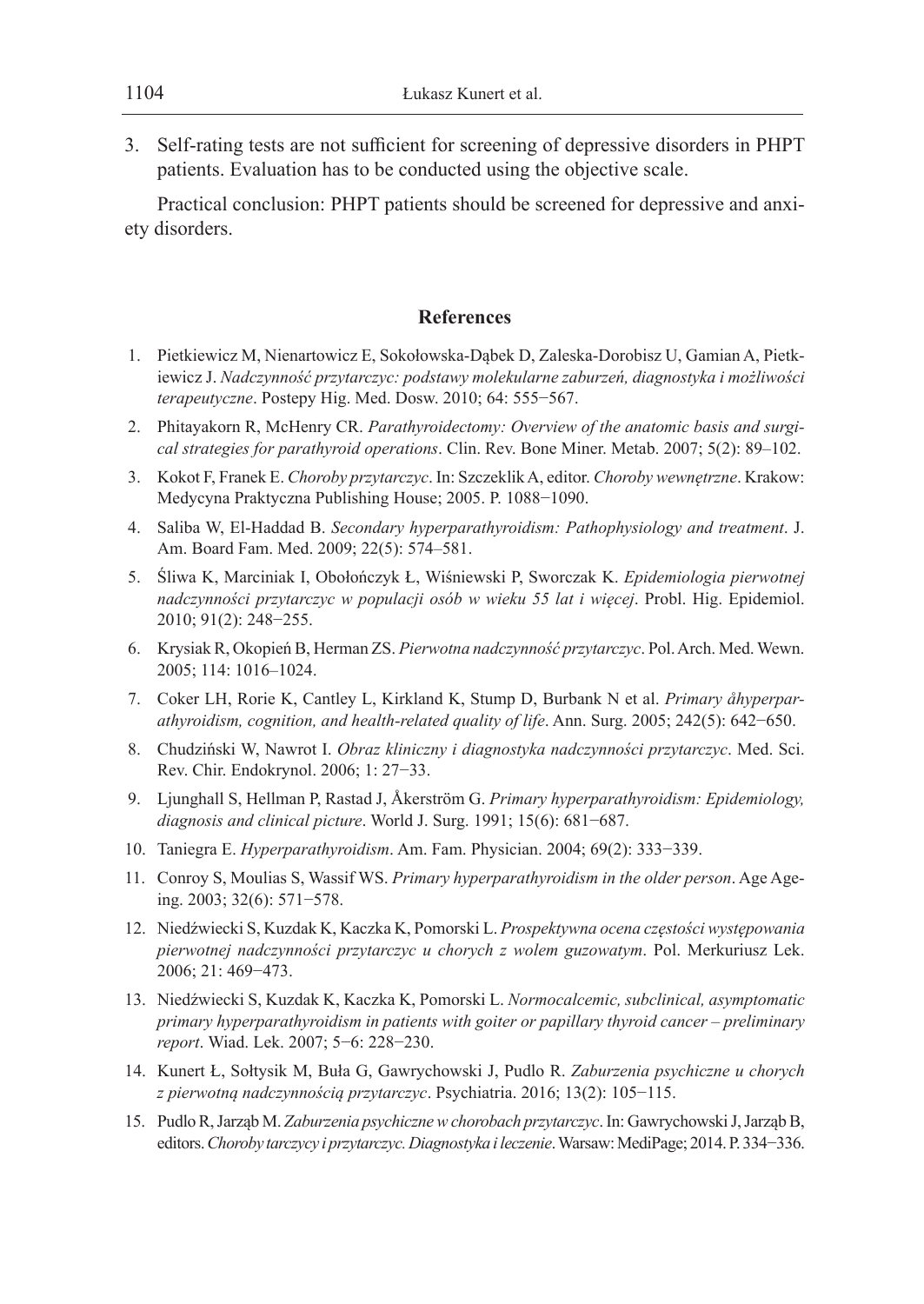- 16. Walker MD, Rubin M, Silverberg SJ. *Nontraditional manifestations of primary hyperparathyroidism*. J. Clin. Densitom. 2013; 16(1): 40−47.
- 17. Clark OH, Grant CS, Hodgson SF, Irvin GL, Kleerekoper M, Pasieka JL et al. *The American Association of Clinical Endocrinologists and the American Association of Endocrine Surgeons Position Statement on the diagnosis and management of primary hyperparathyroidism*. Endocr. Pract. 2005; 11(1): 49−54.
- 18. Mihai R, Wass JAH, Sadler GP. *Asymptomatic hyperparathyroidism Need for multicentre studies*. Clin. Endocrinol. (Oxf.). 2008; 68(2): 155−164.
- 19. Pasieka JL, Parsons LL. *Prospective surgical outcome study of relief of symptoms following surgery in patients with primary hyperparathyroidism*. World J. Surg. 1998; 22(6): 513−519.
- 20. Alarcon RD, Franceschini JA. *Hyperparathyroidism and paranoid psychosis case report and review of the literature*. Br. J. Psychiatry. 1984; 145: 477−486.
- 21. Watson LC, Marx CE. *New onset of neuropsychiatric symptoms in the elderly: Possible primary hyperparathyroidism*. Psychosomatics. 2002; 43(5): 413−417.
- 22. Boonen S, Vanderschueren D, Pelemans W, Bouillon R. *Primary hyperparathyroidism: Diagnosis and management in the older individual*. Eur. J. Endocrinol. 2004; 151(3): 297−304.
- 23. Agras S, Oliveau DC. *Primary hyperparathyroidism and psychosis*. Can. Med. Assoc. J. 1964; 91(26): 1366−1367.
- 24. Okamoto T, Kamo T, Obara T. *Outcome study of psychological distress and nonspecific symptoms in patients with mild primary hyperparathyroidism*. Arch. Surg. 2002; 137(7): 779−783.
- 25. Wilhelm SM, Lee J, Prinz RA. *Major depression due to primary hyperparathyroidism: A frequent and correctable disorder*. Am. Surg. 2004; 70(2): 175−179.
- 26. Tsukahara K, Sugitani I, Fujimoto Y, Kawabata K. *Surgery did not improve the subjective neuropsychological symptoms of patients with incidentally detected mild primary hyperparathyroidism*. Eur. Arch. Otorhinolaryngol. 2008; 265(5): 565–569.
- 27. Velasco PJ, Manshadi M, Breen K, Lippmann S. *Psychiatric aspects of parathyroid disease*. Psychosomatics. 1999; 40(6): 486−490.
- 28. Roman SA, Sosa JA, Mayes L, Desmond E, Boudourakis L, Lin R et al. *Parathyroidectomy improves neurocognitive deficits in patients with primary hyperparathyroidism*. Surgery. 2005; 138(6): 1121−1128.
- 29. Dotzenrath CM, Kaetsch AK, Pfingsten H, Cupisti K, Weyerbrock N, Vossough A et al. *Neuropsychiatric and cognitive changes after surgery for primary hyperparathyroidism*. World J. Surg. 2006; 30(5): 680−685.
- 30. Weber T, Keller M, Hense I, Pietsch A, Hinz U, Schilling T et al. *Effect of parathyroidectomy on quality of life and neuropsychological symptoms in primary hyperparathyroidism*. World J. Surg. 2007; 31(6): 1202–1209.
- 31. Babińska D, Barczyński M, Stefaniak T, Osęka T, Babińska A, Babiński D et al. *Evaluation of selected cognitive functions before and after surgery for primary hyperparathyroidism*. Langenbecks Arch. Surg. 2012; 397(5): 825−831.
- 32. Weber T, Eberle J, Messelhäuser U, Schiffmann L, Nies C, Schabram J et al. *Parathyroidectomy, elevated depression scores, and suicidal ideation in patients with primary hyperparathyroidism*. JAMA Surg. 2013; 148(2): 109−115.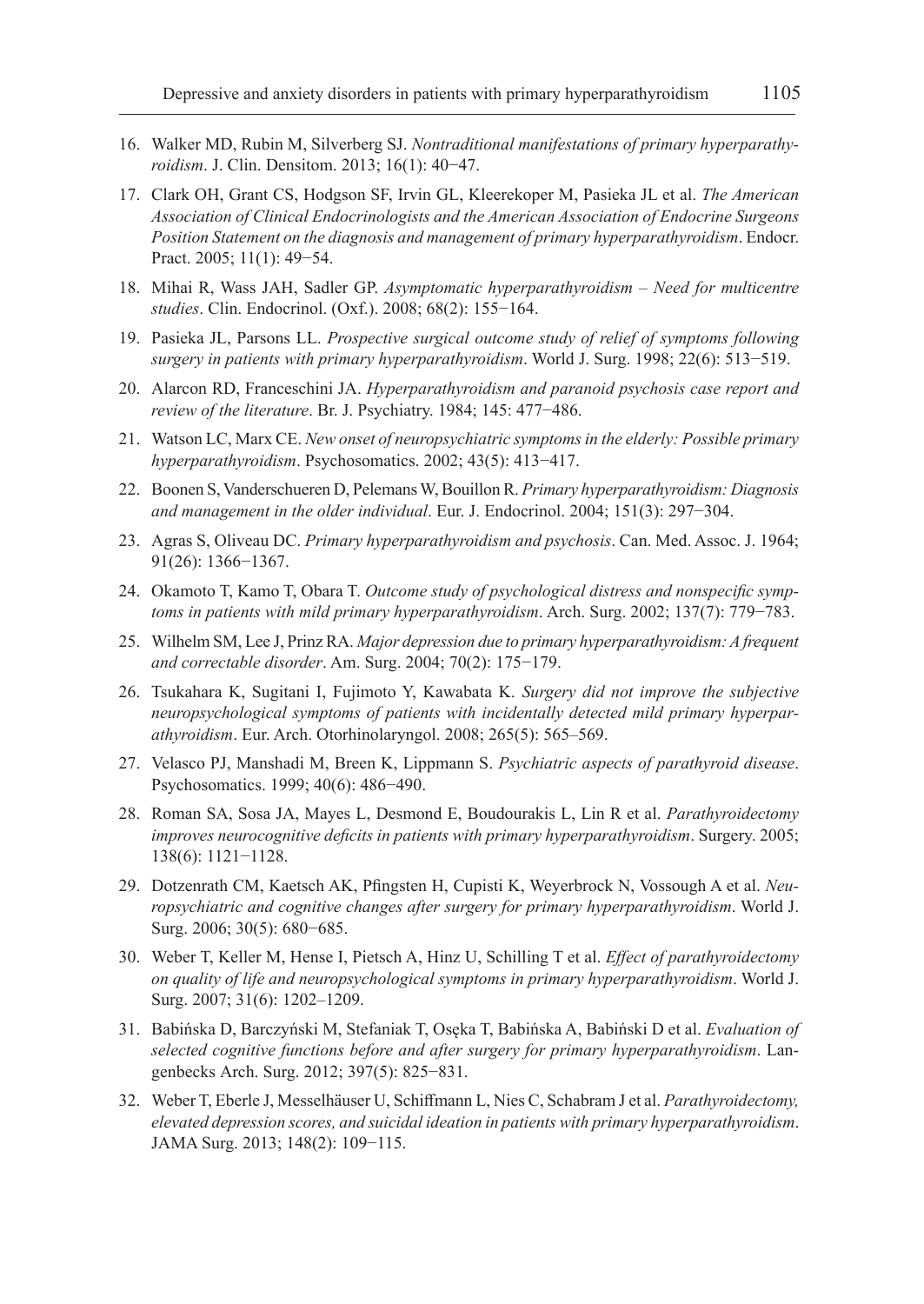- 33. Zanocco K, Butt Z, Kaltman D, Elaraj D, Cella D, Holl JL et al. *Improvement in patient-reported physical and mental health after parathyroidectomy for primary hyperparathyroidism*. Surgery. 2015; 158(3): 837−845.
- 34. Trombetti A, Christ ER, Henzen C, Gold G, Brändle M, Herrmann FR et al. *Clinical presentation and management of patients with primary hyperparathyroidism of the Swiss Primary Hyperparathyroidism Cohort: A focus on neuro-behavioral and cognitive symptoms*. J. Endocrinol. Invest. 2016; 39(5): 567−576.
- 35. Liu JY, Saunders ND, Chen A, Weber CJ, Sharma J. *Neuropsychological changes in primary hyperparathyroidism after parathyroidectomy*. Am. Surg. 2016; 82(9): 839−845.
- 36. Bilezikian JP, Cusano NE, Khan AA, Liu JM, Marcocci C, Bandeira F. *Primary hyperparathyroidism*. Nat. Rev. Dis. Primers. 2016; 2: 16033.
- 37. Shah-Becker S, Derr J, Oberman BS, Baker A, Saunders B, Carr MM et al. *Early neurocognitive improvements following parathyroidectomy for primary hyperparathyroidism*. Laryngoscope. 2018; 128(3): 775−780. Doi: 10.1002/lary.26617. Epub 2017 May 16.
- 38. White RE, Pickering A, Spathis GS. *Mood disorder and chronic hypercalcemia*. J. Psychosom. Res. 1996; 41(4): 343−347.
- 39. Toledano-Toledano F, Contreras-Valdez JA. *Validity and reliability of the Beck Depression Inventory II (BDI-II) in family caregivers of children with chronic diseases*. PLoS One. 2018; 13(11): e0206917.
- 40. von Glischinski M, von Brachel R, Hirschfeld G. *How depressed is "depressed"? A systematic review and diagnostic meta-analysis of optimal cut points for the Beck Depression Inventory revised (BDI-II)*. Qual. Life Res. 2019; 28(5): 1111–1118.
- 41. Wormser GP, Park K, Madison C, Rozenberg J, McKenna D, Scavarda C et al. *Evaluation of Prospectively Followed Adult Patients with Erythema Migrans Using the Beck Depression Inventory Second Edition*. Am. J. Med. 2019; 132(4): 519–524.
- 42. García-Batista ZE, Guerra-Peña K, Cano-Vindel A, Herrera-Martínez SX, Medrano LA. *Validity and reliability of the Beck Depression Inventory (BDI-II) in general and hospital population of Dominican Republic*. PLoS One. 2018; 13(6): e0199750.
- 43. Wichowicz HM, Wieczorek *D. Screening post-stroke depression using the Hospital Anxiety and Depression Scale*. Psychiatr. Pol. 2011; 45(4): 505−514.
- 44. *Klasyfikacja zaburzeń psychicznych i zaburzeń zachowania w ICD-10. Badawcze kryteria diagnostyczne*. Pużyński S, Wciórka J, editors. Krakow−Warsaw: University Medical Publishing House "Vesalius", Institute of Psychiatry and Neurology; 1998. P. 82−85, 92−95.
- 45. Cooper DS, Greenspan FS, Ladenson PW. *Gruczoł tarczowy*. In: Gardner DG, Shoback D, editors. *Endokrynologia ogólna i kliniczna*. Lublin: Czelej Sp. z o.o.; 2011. P. 278−281.
- 46. Pasieka JL, Parsons LL, Demeure MJ, Wilson S, Malycha P, Jones J et al. *Patient-based surgical outcome tool demonstrating alleviation of symptoms following parathyroidectomy in patients with primary hyperparathyroidism*. World J. Surg. 2002; 26(8): 942–949.
- 47. Miloyan B, Bulley A, Bandeen-Roche K, Eaton WW, Gonçalves-Bradley DC. *Anxiety disorders and all-cause mortality: Systematic review and meta-analysis*. Soc. Psychiatry Psychiatr. Epidemiol. 2016; 51(11): 1467–1475.
- 48. Walker MD, McMahon DJ, Inabnet WB, Lazar RM, Brown I, Vardy S et al. *Neuropsychological features in primary hyperparathyroidism: A prospective study*. J. Clin. Endocrinol. Metab. 2009; 94(6): 1951−1958.